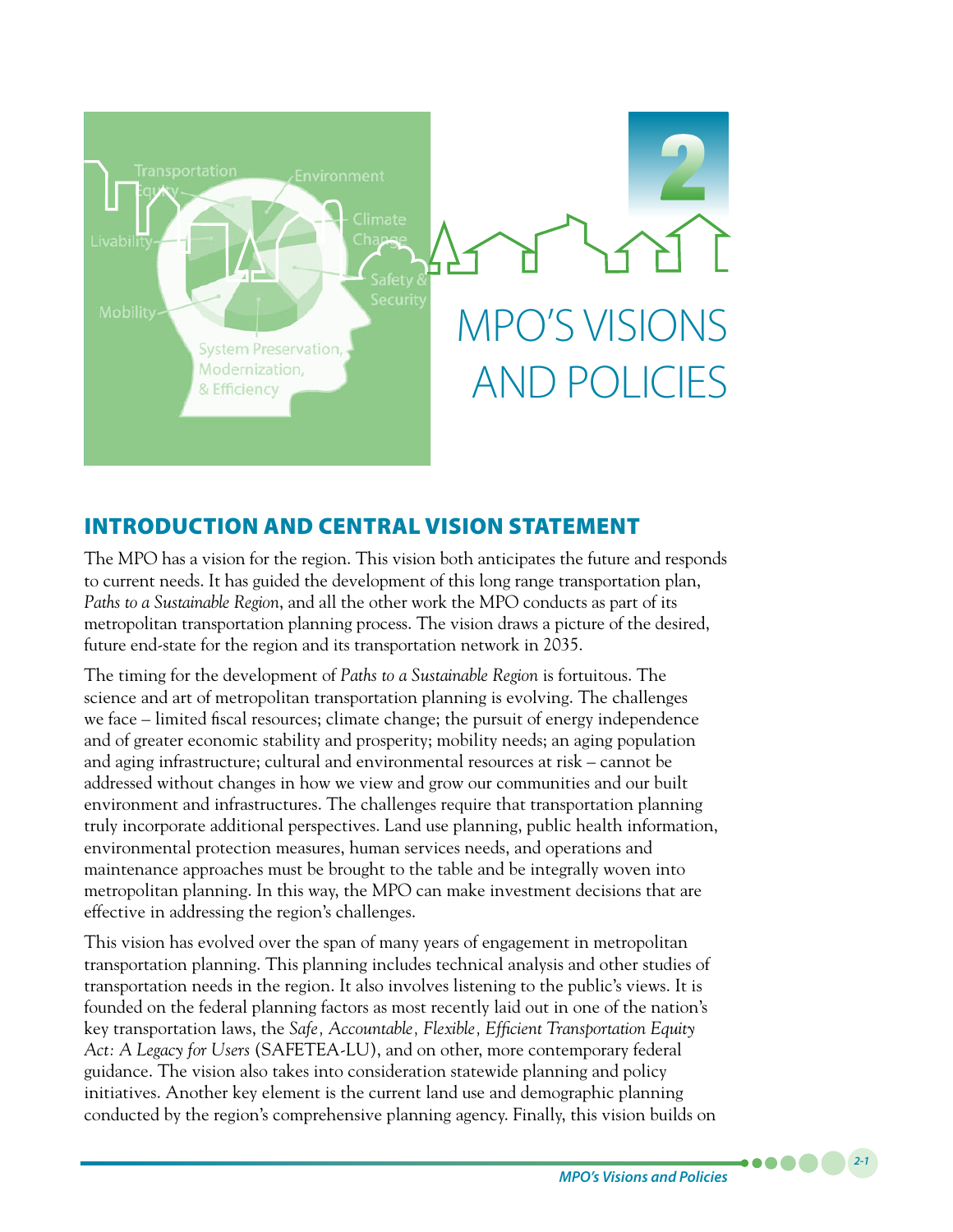the MPO's longstanding priorities for transportation improvements, as detailed in its preceding long-range transportation plan (LRTP), JOURNEY to 2030.

The following reflects the MPO's aspirations for the 2035 future end-state of the region.

#### **Central Vision Statement**

*The Boston region will continue to be a major economic, educational, and cultural hub of New England. It will maintain its high quality of life due to its lively commercial and business enterprises, the strength of its institutions, and its healthy and pleasant environment, all supported by its well-maintained transportation system. Notably, there will be an ongoing transformation taking place in the region's communities. They will, more and more, be places in which people can have access to safe, healthy, efficient, and varied transportation options and find jobs and services within easy reach of affordable housing. The transportation options will include the transit, bicycle, and pedestrian modes, among others, and will reduce environmental impacts, improving air and environmental quality. The role of the region's transportation system in making the envisioned future possible will be a result of attentive maintenance, cost-effective management, and strategic investments in the system by the Boston Region MPO.*

The next sections of this chapter describe the foundations of the MPO's vision for the region, spell out the vision and translate it into policies, which will set MPO priorities and guide MPO planning and decision making. These policies are further developed in later chapters of this LRTP into sets of steps the MPO will take in order to turn the policies into outcomes and to bring the vision to reality.

## FOUNDATION OF VISIONS AND POLICIES

The MPO developed its visions and policies within the context of the following regulations, guidance, and planning activities.

## **Federal Framework**

## *SAFETEA-LU Planning Factors*

Over the years, the federal government has established specific guidance and standards for MPOs to use as they conduct metropolitan transportation planning in their regions. The federal planning factors are a product of this practice. The current planning factors were articulated in the most recent comprehensive federal re-authorization, the *Safe, Accountable, Flexible, Efficient, Transportation Equity Act: A Legacy for Users* (SAFETEA-LU). In this legislation, the federal government authorized the federal surfacetransportation programs for highways, highway safety, and transit for the five-year period 2005–09. Funding authorization was extended through continuing resolutions passed by Congress. In addition, SAFETEA-LU specified eight planning factors, listed below, that should be considered in all aspects of metropolitan transportation planning, including the development of visions, policies, objectives, performance measures, and evaluation criteria. The MPO has incorporated the planning factors in the development of its visions and policies. They are: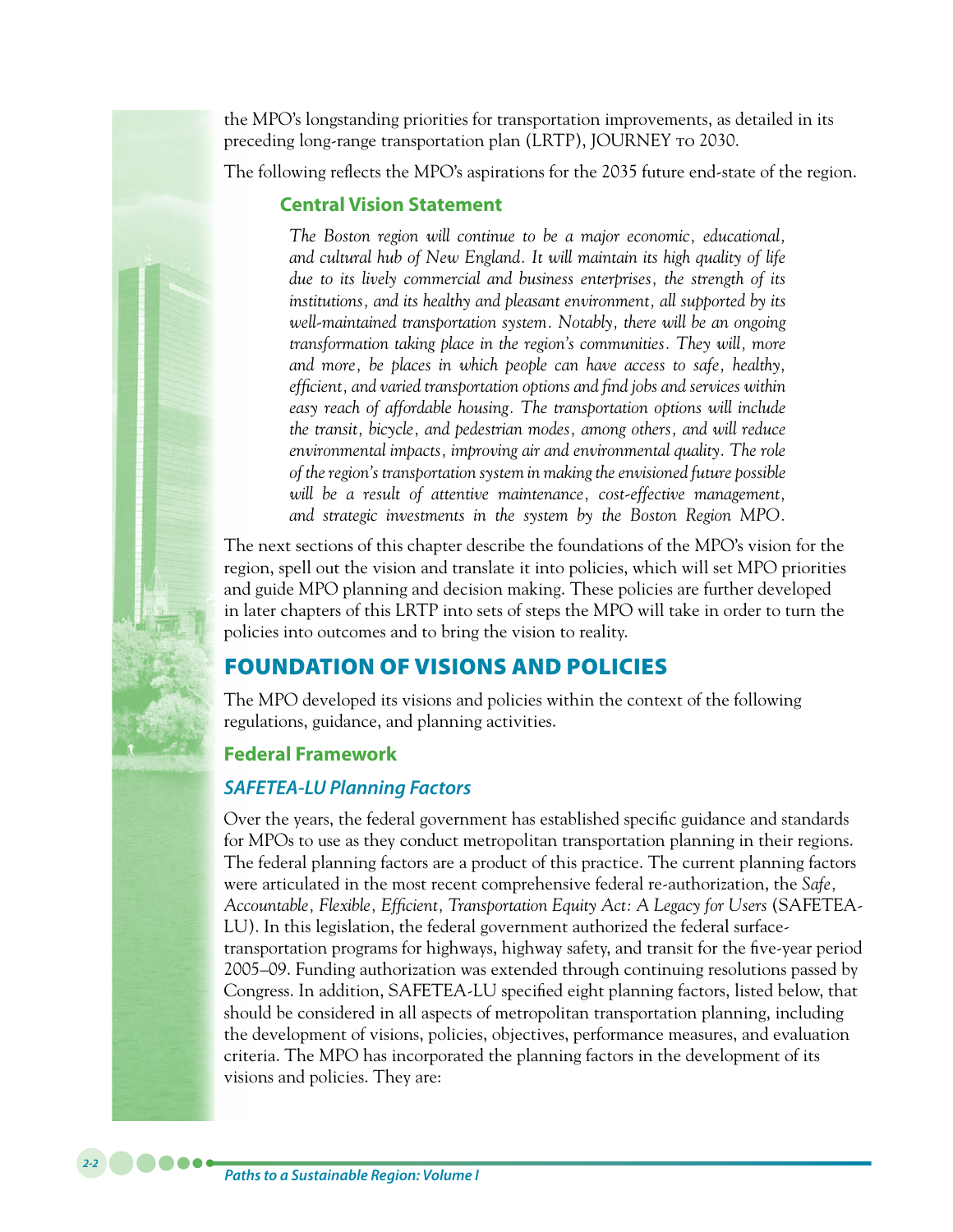- Support the economic vitality of the metropolitan area, especially by enabling global competitiveness, productivity, and efficiency.
- Increase the safety of the transportation system for all motorized and nonmotorized users.
- Increase the ability of the transportation system to support homeland security and to safeguard the personal security of all motorized and nonmotorized users.
- Increase accessibility and mobility of people and freight.
- Protect and enhance the environment, promote energy conservation, improve the quality of life, and promote consistency between transportation improvements and state and local planned growth and economic development patterns.
- Enhance the integration and connectivity of the transportation system, across and between modes, for people and freight.
- Promote efficient system management and operation.
- Emphasize the preservation of the existing transportation system.

# *SAFETEA-LU Focus on Multimodal Operational Efficiency*

Federal guidelines, again promulgated in SAFETEA-LU, promote planning toward a desired system performance outcome rather than just responding to problems with a project-based approach. The tool for this paradigm shift is an objective-driven, performance-based approach. MPOs are asked to use objectives to focus attention on identified needs. MPOs are then to use performance measures to define success for an action considered to address those needs and to track the outcome.

In addition, management and operations strategies must be considered when identifying alternative actions to meet the identified needs. These strategies typically involve making better use of the existing, multimodal transportation network and are an effective and value-added way to improve mobility, safety, access to transit, and intermodal connections while reducing congestion for all modes in the region. They are typically a less costly "first line of defense" for improving system efficiency. These strategies do not rely on constructing new projects or expanding the transportation system and are likely to be more easily implemented.

## *Sustainable Communities Partnership*

Additionally, President Obama has set a federal policy directive – the Sustainable Communities Partnership – for three federal agencies, the Department of Transportation, the Environmental Protection Agency, and the Department of Housing and Urban Development, to work together to promote and implement policies and programs that help address climate change and protect the environment while advancing the federal goals for transportation and housing. This partnership is a recognition that solving problems in any one of the three areas is related to and dependent on policies and actions in the other two. In other words, improving transportation relates directly to, and requires consideration of, both issues pertaining to housing and urban and economic development, and issues pertaining to the environment. Another overarching concern,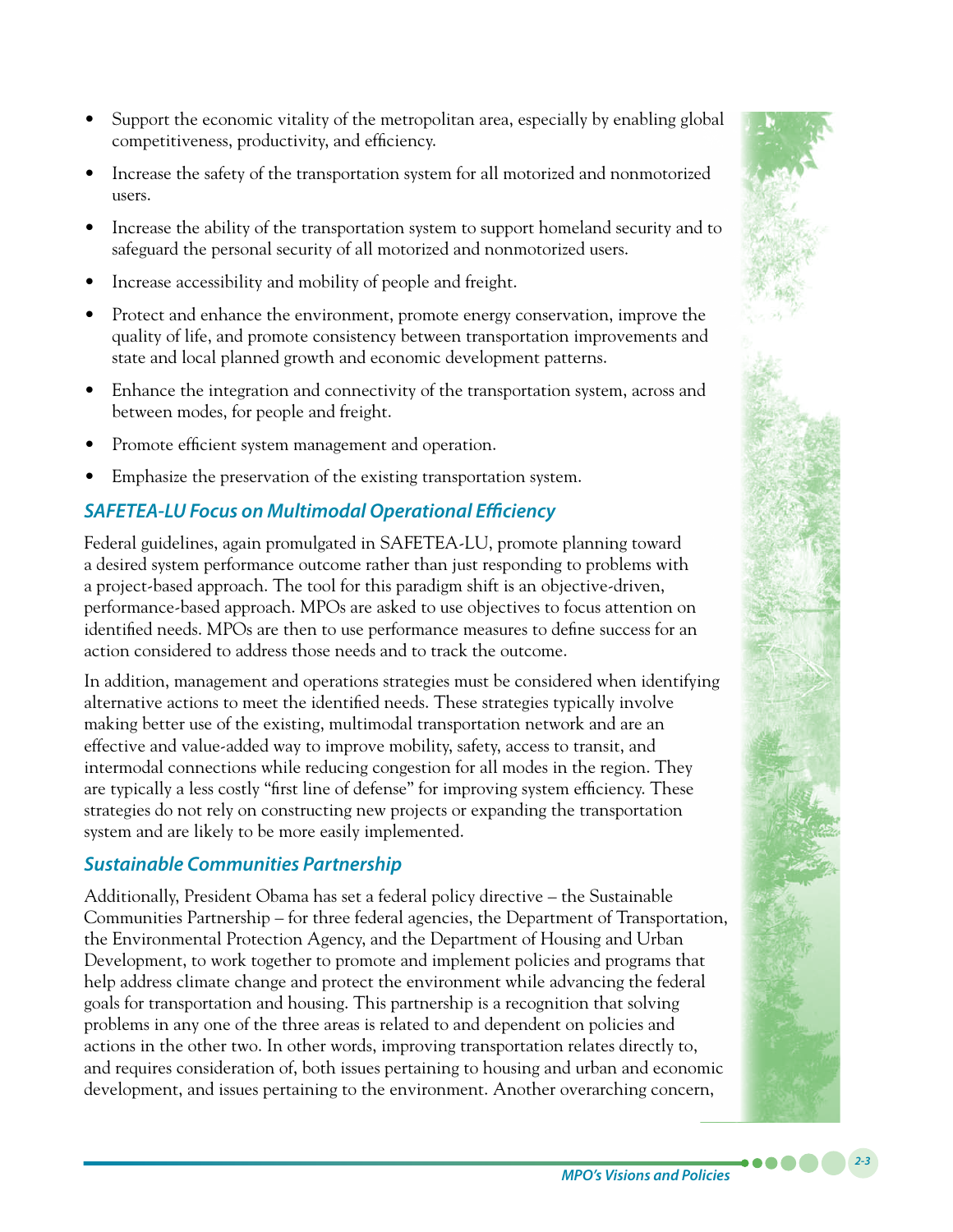shared by the three agencies and requiring coordinated planning, is the need to continue taking steps to address and prepare for climate change.

For these reasons, the Sustainable Communities Partnership is promoting a set of livability principles to generate and support the kinds of planning and investments needed to evolve transportation and housing patterns that improve access to affordable housing and transportation options. MPOs are asked to use the livability principles listed below to guide the development of their regional vision.

#### Livability Principles

- Provide more transportation choices.
- Promote equitable, affordable housing.
- Enhance economic competitiveness.
- Target resources to existing communities.
- Coordinate and leverage federal policies and investment.
- Value unique characteristics of communities, no matter their size.

The goal is the integration of planning for housing, land use, and transportation, resulting in:

- Transportation options that include access to public transit and nonmotorized transportation facilities and infrastructure
- Affordable housing choices
- Environmental quality, including clean air, scenic, aesthetic, environmental, and historical resources
- Energy efficiency

#### **Massachusetts Statewide Initiatives and Perspectives**

The state transportation-reform legislation signed in June 2009 and implemented on November 1, 2009, created the Massachusetts Department of Transportation (MassDOT). The legislation restructured the state transportation agencies under MassDOT in order to improve operation, accountability, and efficiency in transportation. MassDOT is engaged in the following initiatives that add to the Boston region's transportation planning framework.

#### *youMove Massachusetts*

youMove Massachusetts is a statewide program undertaken by MassDOT to solicit feedback and views from users of the transportation system, particularly to provide insight into mobility gaps and challenges faced by people using the transportation system. This outreach work began in the fall of 2008 and is still underway. Public comments have been in the forms of letters, email messages, telephone calls, comments at public meetings, and messages through the program's interactive website.

Initially, MassDOT conducted numerous public workshops around the state, and more than 300 people participated. Since then, the website continues the outreach and is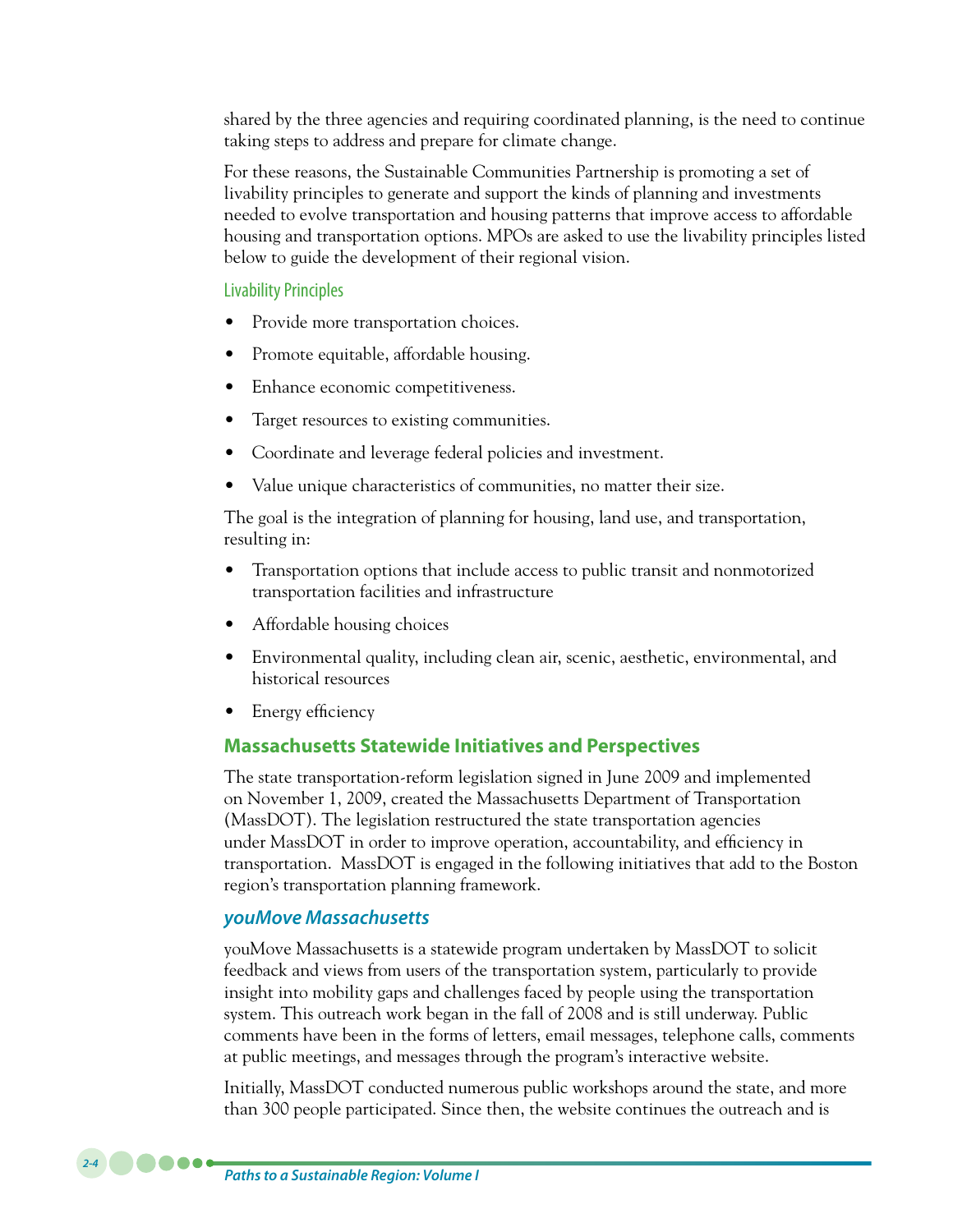currently the primary avenue for input in this program. The website allows participants to point out specific locations of transportation issues needing attention. More than 700 comments have been received through the website.

The comments can be organized into 10 core themes:

- Improve transportation system reliability.
- Focus more attention on maintaining our transportation system.
- Design transportation systems better.
- Encourage shared use of infrastructure.
- Increase capacity by expanding existing facilities and services.
- Create a more user-friendly transportation system.
- Broaden the transportation system to serve more people.
- Provide adequate transportation funding and collect revenue equitably.
- Minimize environmental impact.
- Improve access to our transportation system.

## *Massachusetts Healthy Transportation Compact*

The transportation reform legislation established the Healthy Transportation Compact. The Compact is an interagency group convened to address transportation needs, including mobility, while supporting communities by promoting public health and a clean environment. The Compact is led by the Secretaries of Transportation and of Health and Human Services, and includes the Secretary of Energy and Environmental Affairs, two senior transportation staff, and the commissioner of public health.

Relative to the work of this Compact, the Massachusetts Department of Transportation (MassDOT) has articulated its vision as: "…a strong commitment to pedestrian and bicycle access. Walking and bicycling move people out of single-occupant vehicles, reduce traffic congestion, and promote healthy lifestyles and a cleaner environment." In addition, the Compact's goals include:

- Promoting interagency cooperation on healthy transportation policy
- Increasing access to healthy transportation alternatives; these will reduce greenhouse gas emissions, increase opportunities for physical activity, and improve access to transportation services for persons with disabilities

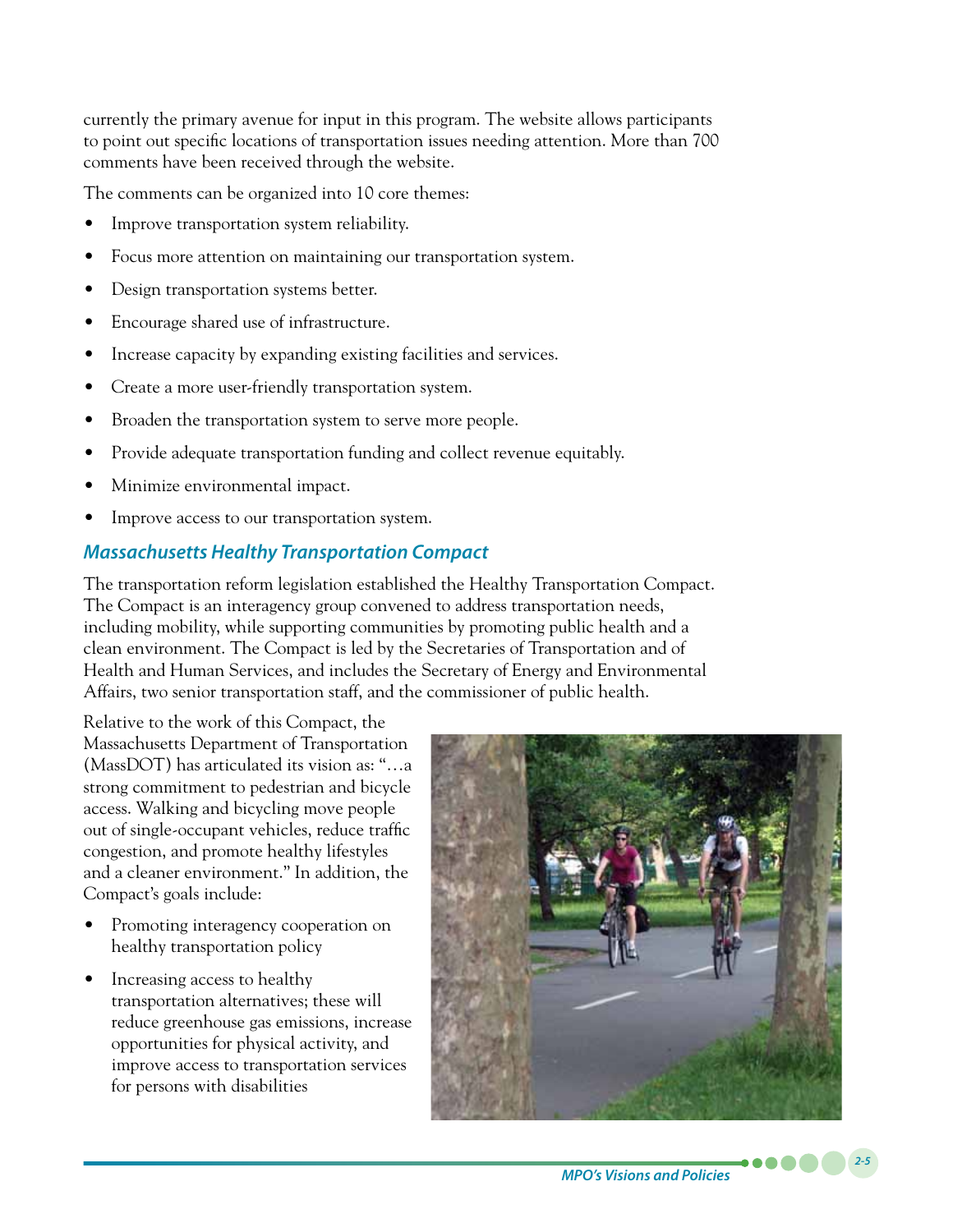- Increasing bicycle and pedestrian travel; advancing the Bay State Greenway Network
- Supporting implementation of "complete streets" in construction projects
- Developing and using health impact assessments to understand the impact of transportation projects
- Facilitating access to appropriate, cost-effective transportation services for individuals with disabilities
- Expanding the Safe Routes to Schools program

*An<sup>n</sup>ua<sup>l</sup>Rep<sup>o</sup>rt 20<sup>10</sup>*

masspot<br>History

## *MassDOT Performance Management and Innovation*

Commonwealth of Massachusetts legislative requirements established an Office of Performance Management and Innovation within MassDOT to report on the progress of transportation reform implementation and facilitate:

- Developing strategic plans for agencies' program activities and performance goals
	- Establishing program goals and measuring performance (including service delivery) against goals
		- Publishing an annual performance "Score Card" on all modes of transportation
			- Creating a website to document performance measures and results achieved
				- Providing municipalities with access to MassDOT's project information system

Part of the work plan of the Office of Performance

Management and Innovation is to meet with MassDOT division administrators to select measures and develop strategies. *Leading the Nation in Transportation Excellence*

## *Limited Fiscal Resources: The Massachusetts Transportation Finance Commission Report and the D'Alessandro Report*

Transportation Finance in Massachusetts: An Unsustainable System: Findings of the Massachusetts Transportation Finance Commission, March 28, 2007

The Massachusetts Legislature convened a Transportation Finance Commission in order to develop a long-term transportation finance plan for the Commonwealth. It was charged with identifying the:

- Transportation system's capital and operating needs, for all modes
- Future state and federal funds likely to be available
- Funding shortfall

*2-6*

Recommendations for meeting funding needs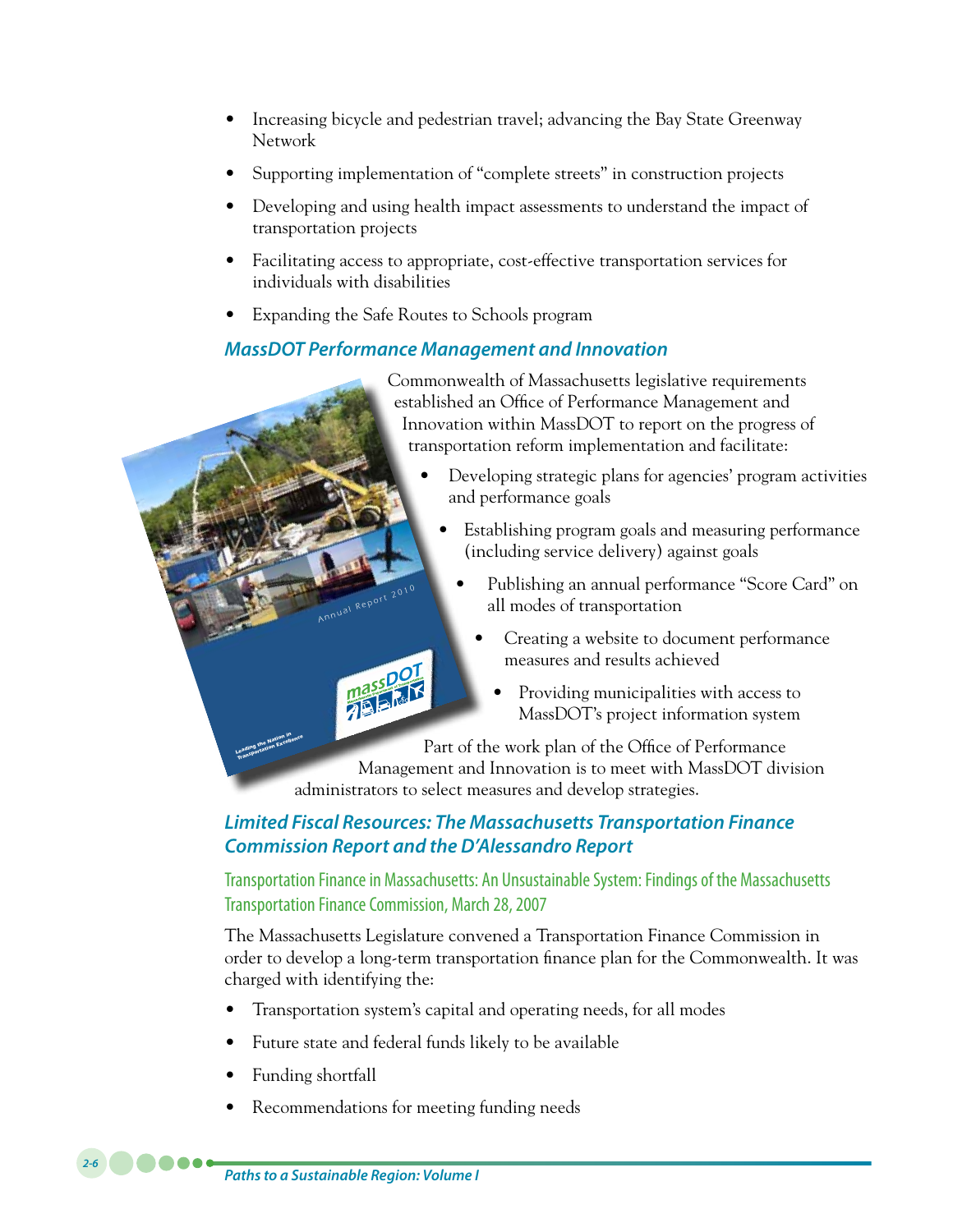The report identified extensive maintenance needs for both the roadway and transit systems that must be addressed. It also found that there was an approximate \$15 billion to \$19 billion shortfall between the funding available over the next 20 years and the cost of undertaking this maintenance. This estimate leaves no funds available for needed expansion or enhancement programs and projects.

Since this report, Governor Patrick and the Massachusetts Legislature have provided additional funding in two major areas: the Accelerated Bridge Program, a statewide program to strategically invest \$3 billion to achieve an important reduction in the number of structurally deficient bridges in the state, in 2008, and maintenance of Massachusetts Bay Transportation Authority (MBTA) transit services, in 2009. In addition, the reorganization of the transportation agencies resulting from the state transportation reform legislation is delivering more efficient operations and cost savings in transportation agencies and services. New fiscal management resulting from the reorganization is also resulting in cost savings.

#### The MBTA Review, November 1, 2009 (D'Alessandro Report)

The purpose of this report was to provide an independent review of the MBTA covering its finances, operations, and organization. The findings of the report were:

- The MBTA's finances are crippled by its structural operating deficit from its longstanding gap between expenses and revenues. The resulting debt and debt restructuring to balance the annual budget have left the MBTA with growing deficits.
- There are significant maintenance needs for the MBTA's aging infrastructure, and addressing them, to avoid safety and service problems, will add to the finance and deficit problems.

## *Prevalent Land Use Practices and Initiatives*

Smart growth principles for land use are becoming more established in the Boston Region MPO area. Smart growth is a statewide policy that encourages compact, mixed-

use development. This is important because the result is development decisions that yield efficiencies such as making better use of our existing infrastructures (water, sewer, under-used buildings, roadways, and transit) and creating conditions that favor increased non-single-occupant-vehicle transportation, such as transit, and active transportation, such as bicycling and pedestrian travel. Expected outcomes of smart growth development enhance the existing built environment and result in minimized environmental impacts, air quality improvements, and more energy efficiency, economic activity, and use of transit and the active transportation modes. The result is currently described as improved "sustainability."

This planning environment is the result of numerous executive orders, legislative actions, agency policies, and grant programs. Examples of those that are widely used across the region are:



*MPO's Visions and Policies*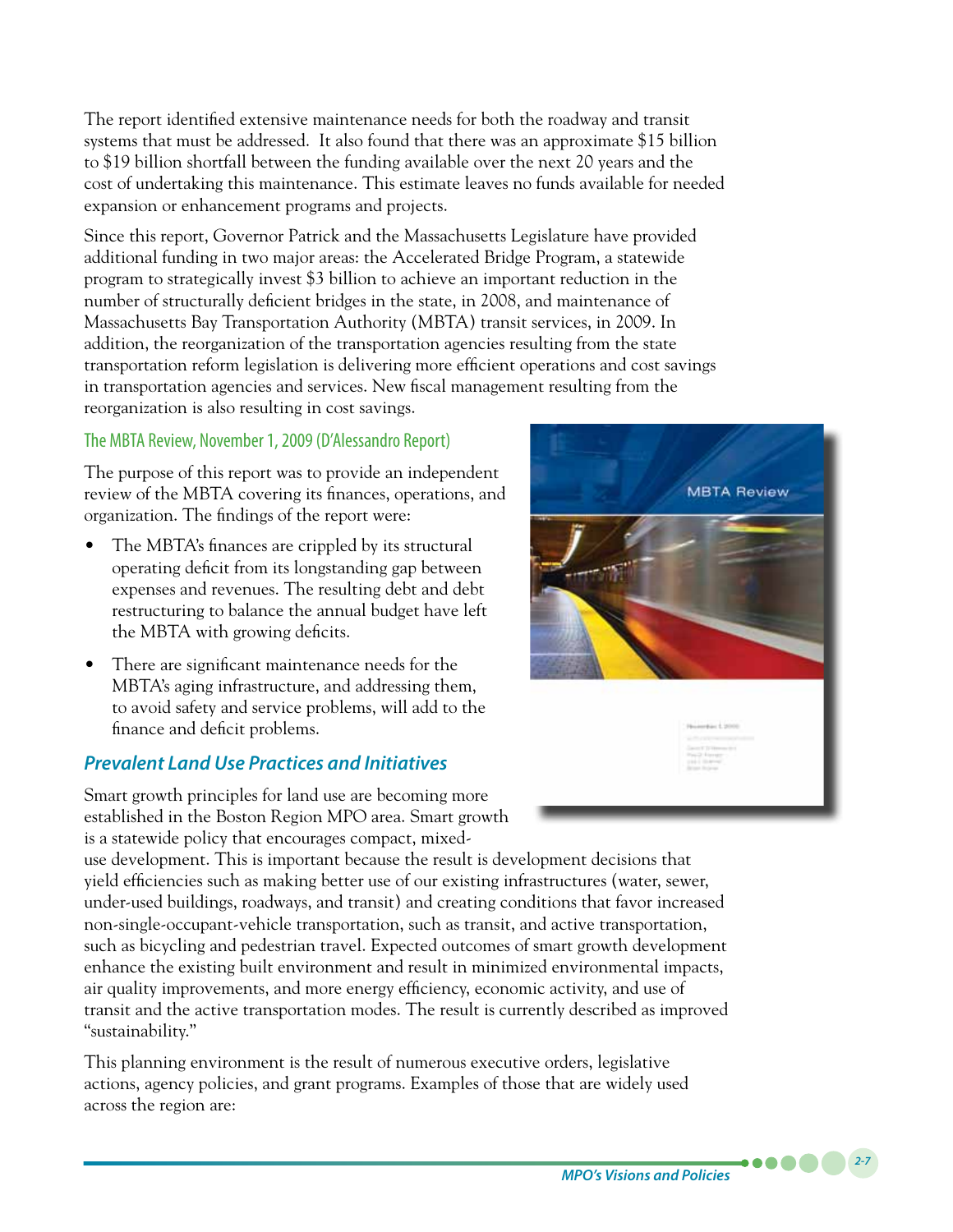- Executive Order 385 of 1996, which directs that development and economic activity not contribute to sprawl. It gives assistance to regional and municipal planners, encouraging development where there is adequate infrastructure and where environmental resources are protected and impacts minimized.
- The Transit-Oriented Development (TOD) Infrastructure and Housing Support Program (TOD Bond Program), which promotes TOD by providing funding for pedestrian, bicycle, and parking facilities in mixed-use developments that are near a transit station and meet affordability criteria.
- The Chapter 40-R of 2004 Smart Growth Zoning Incentive Program, which provides incentives for municipalities to adopt zoning bylaws (smart growth zoning districts) that encourage smart growth, including development near transit services, municipal and commercial centers, and under-used properties. The associated Chapter 40-S Smart Growth School Cost Reimbursement provides for reimbursement to cover some public school cost increases (minus related increased revenues) incurred as a result of smart growth development
- Programs undertaken by state agencies such as the MBTA, the Executive Office of Energy and Environmental Affairs, the Department of Housing and Community Development, and the Executive Office of Housing and Economic Development.

#### **Regional Framework: MetroFuture**

The Metropolitan Area Planning Council (MAPC) is the regional land use planning agency for the Boston Region MPO. MAPC works to advance contemporary planning practice and to achieve smart growth results through implementation of its land use plan for the region, MetroFuture.

MetroFuture lays out 65 goals for the future, covering topics such as sustainable growth, housing choices, community vitality, regional prosperity, transportation choices, and a healthy environment. There are 11 transportation goals:

- Expanding the transit system in both urban and suburban areas
- Increasing the transit travel mode share
- Providing options to avoid congestion
- More bicycling and walking for short trips
- Reduced vehicle miles traveled
- Prevention of additional congestion
- Improved accessibility for persons with disabilities
- Linking land use and transportation
- Providing adequate funding for transportation needs
- Bringing the infrastructure into a state of good repair
- Expanding access to the global marketplace through efficient freight transportation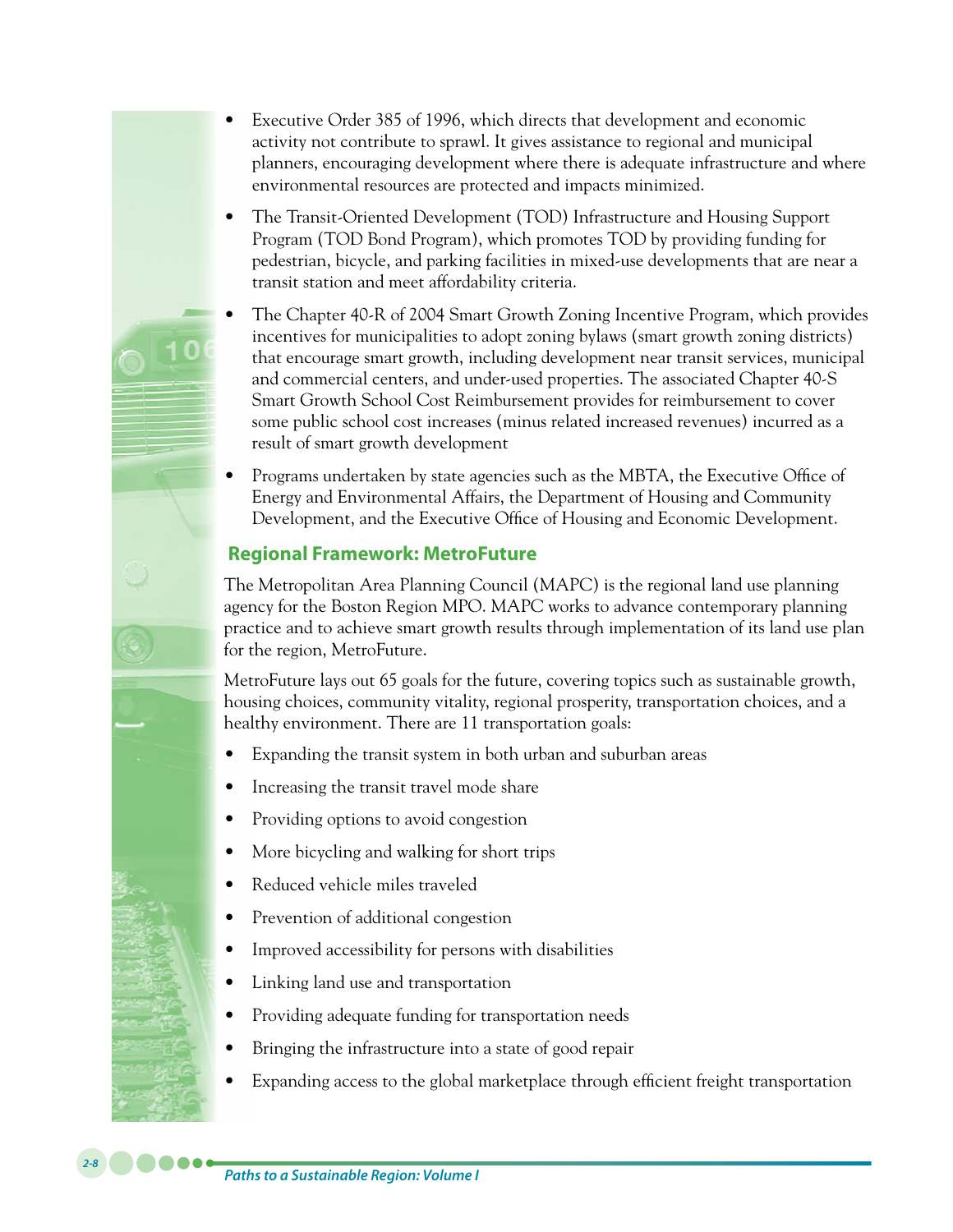To support this work, MAPC is implementing a \$4 million federal grant to fund a portion of its Metro Boston Consortium for Sustainable Communities. This consortium is an organization of more than 55 municipalities, 50 community-based organizations, state agencies, and numerous advocacy groups and institutions, including the Boston Region MPO. The goal is to implement smart growth in the Boston region and to move the region toward real sustainability. This program will accomplish this through several sets of activities, including: intensive local planning and zoning work in a few, varied types of communities; introducing new tools and models for planning; and supporting regional and state policies that foster sustainability. It will also promote its goal through education and advocacy.

The MetroFuture transportation and land use goals and the MPO's visions and policies are consistent and mutually supportive.

## **JOURNEY to 2030 Visions and Policies**

In JOURNEY to 2030, this LRTP's predecessor, visions and policies were organized into eight topics:

- System preservation, modernization, and efficiency
- **Mobility**
- **Environment**
- Safety and security
- Regional equity
- Land use and economic development
- Public participation
- **Finance**

The visions and policies of JOURNEY to 2030 are the foundation of the MPO's new visions and policies for Paths to a Sustainable Region. However, in the new set, the structure of topics (listed in the following section) is slightly different in three ways.

First, climate change has been made a topic of its own. Second, to reflect current practice, the JOURNEY to 2030 topic of land use and economic development has been incorporated into the new topic of livability. Land use and economic development are among the cornerstones of livability and are prominent in the livability vision and policies.

Finally, public participation and finance are no longer singled out as individual topics. These activities are more closely related to operations than to policy. The MPO adopted a comprehensive public participation program in June 2007 and updated it in April 2010. It details how the MPO will maintain communication with and provide involvement for interested parties and members of the public, and it reflects input gathered during the development of JOURNEY to 2030. This program is integral to the MPO's day-to-day operations. MPO activities seek to provide opportunities for all residents and interests (including business, environmental, community, development, and transportation interests) to participate in the region's transportation planning.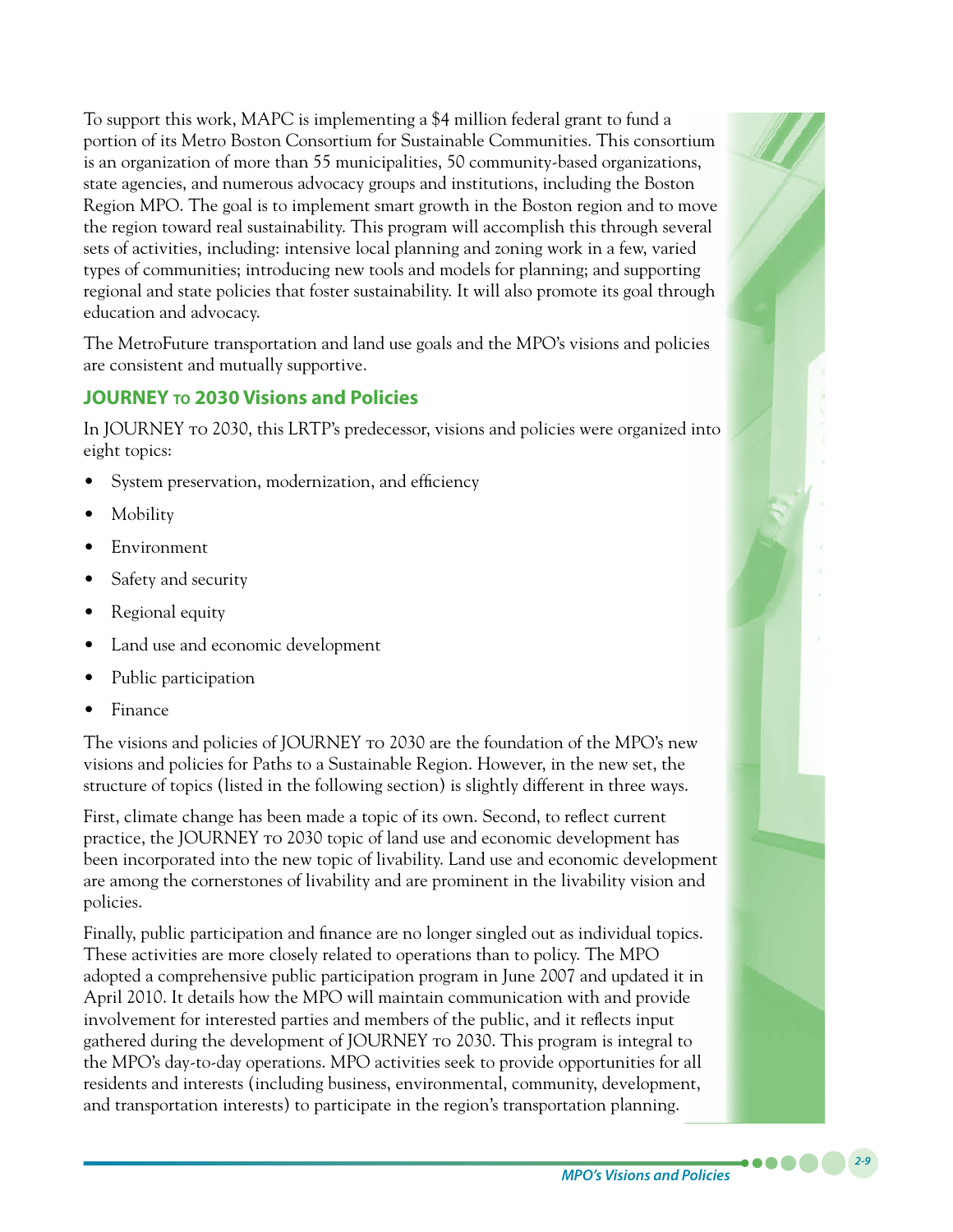The MPO works cooperatively with municipalities and other interested parties in the region to find solutions for the region's transportation issues. It reviews and updates its processes and tools for outreach in order to improve and expand these opportunities for participation. The document that sets forth the program is available on the MPO website at www.bostonmpo.org.

Finance is no longer singled out as a vision and policy topic. Fiscal constraint, planning in an environment of limited financial resources, and financial responsibility are basic principles of MPO operations. Efficiently and effectively applying financial resources to meet the region's transportation needs is the rule for programming. The MPO must match investments with identified regional needs and must fund the services, programs, and projects that are most effective and financially feasible for addressing those needs. In



addition, the MPO works with implementing agencies and municipal project proponents to better estimate and contain project costs as well as considers the cost of the transportation system's maintenance and operations when selecting projects.

In the new set of vision and policy topics, "transportation equity" is a new term for the topic "regional equity," not a new topic. Transportation equity is the MPO's ongoing work focused on understanding the transportation needs of minorities, individuals with low incomes, those of limited English proficiency, the elderly, youth, and persons with disabilities in the region. The MPO conducts outreach to gather information on these needs and considers them in its planning and programming.

# VISIONS AND POLICIES FOR *PATHS TO A SUSTAINABLE REGION*, AND THE POLICIES FOR ATTAINING THEM: AN APPROACH EMPHASIZING A SUSTAINABLE TRANSPORTATION SYSTEM AND A HEALTHY REGION

*Paths to a Sustainable Region* has been developed within the planning framework and context discussed above. Particular challenges in the region include limited fiscal resources, climate change, energy conservation, the pursuit of greater economic prosperity, mobility needs, improving access to destinations, an aging population, an aging infrastructure, and cultural and environmental resources at risk.

Areas for new or additional emphasis in MPO planning are:

- Linking land use planning and transportation planning
- Working with limited financial resources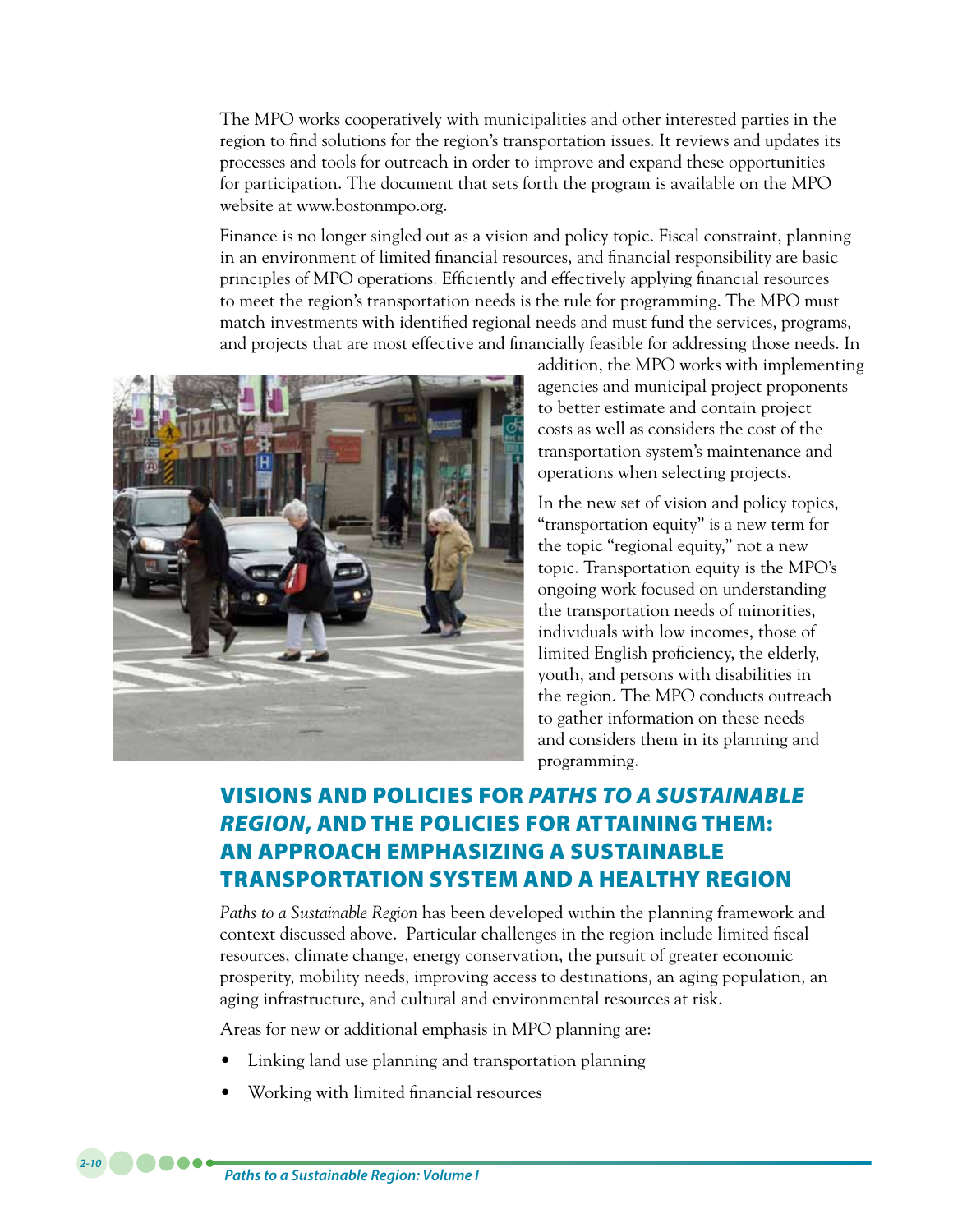- Using a management and operations approach
- Protecting air quality and the environment
- Preserving and maintaining the transportation system
- Increasing transit and other "healthy transportation" mode shares
- • Helping build sustainable communities

This LRTP is an opportunity to grapple with these challenges. The first step was to articulate a vision for 2035 for the region's transportation network and its communities. In this LRTP, the visions are descriptions of the end state resulting over time from the MPO's current and future actions.

The policies were derived from the visions. They are specific statements to guide transportation decision making in order to reach the envisioned future.

The MPO has established seven basic visions and seven correlating sets of policies to implement them. The visions and policies pertain to the following topics:

- System preservation, modernization, and efficiency
- Livability
- **Mobility**
- **Environment**
- Transportation equity
- Climate change
- Safety and security

## **System Preservation, Modernization, and Efficiency**

**Vision:** The regional transportation system will be maintained to a state of good repair and will operate with maximum efficiency. It will be reliable and modern and will provide improved mobility regionwide. Automobile dependency will be reduced, and the transit system will serve more people. Modernization of the existing system will provide access and accessibility throughout for all; additions to the transportation system will also be fully accessible for persons of all abilities.

Efficiencies and operational improvements will come through ongoing system preservation, use of intelligent transportation systems (ITS) and other technologies, management and operations strategies, and a balanced program of strategic investments.

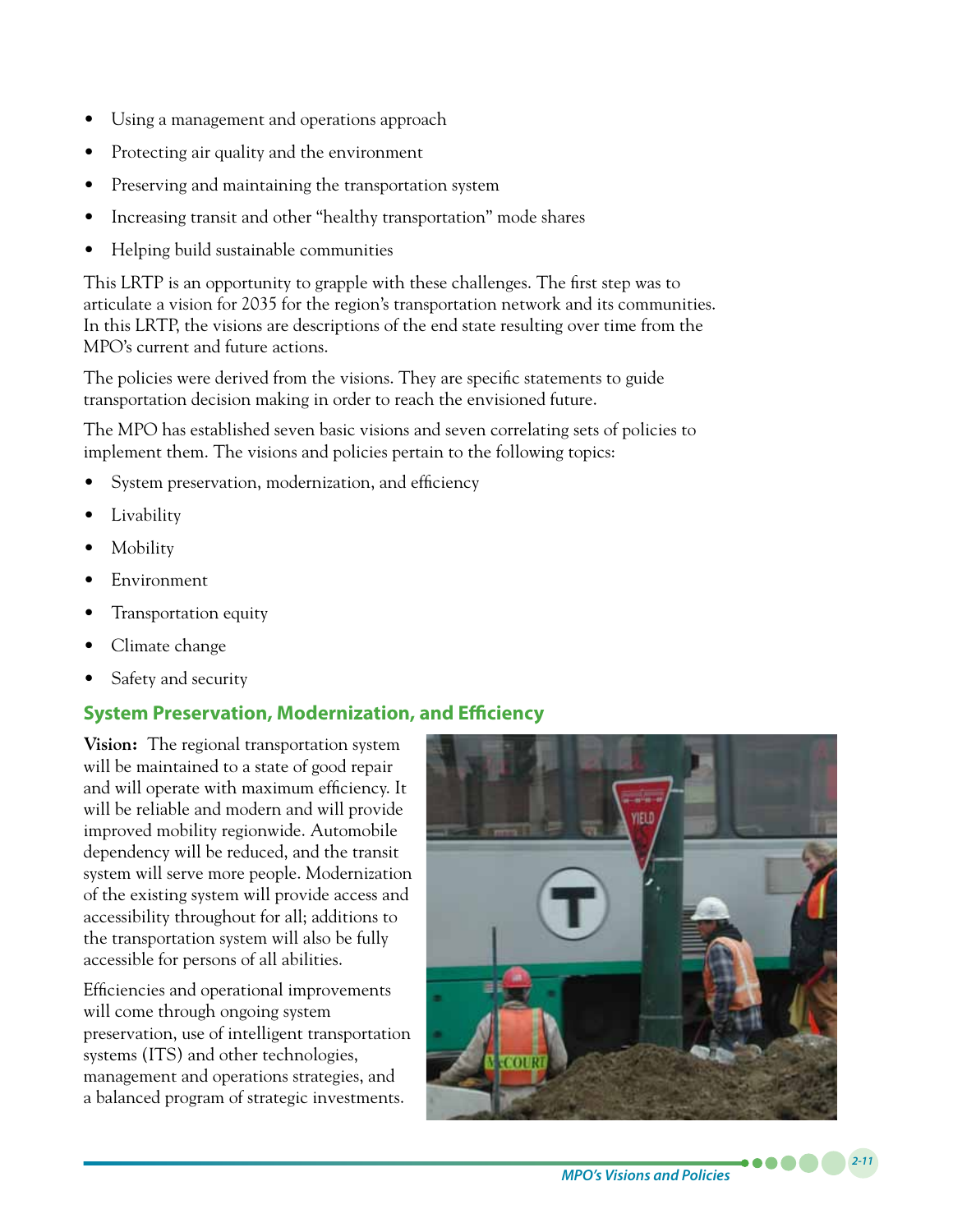Innovative approaches will reduce auto dependency and actively promote other modes of transportation.

Expansion of the system will come through strategic investments.

**Policies:** Maximizing efficiency, reliability, mobility, and accessibility with our existing infrastructure and within current and ongoing fiscal constraints will require following a program of strategic, needs-based investments. To accomplish this, the MPO will put a priority on programs, services, and projects that:

- Develop low-cost strategies; pursue alternative funding sources and mechanisms
- • Use ITS, new technologies, transportation systems management, and management and operations; turn to technology before expansion
- Bring all elements of the transportation network into a state of good repair and maintain them at that level; set funding levels to make this possible
- Maintain bridges and roads
- Support the increase of Chapter 90 (the grant program to fund municipalities' highway capital improvements) funding so that local road maintenance can remain focused on that program

These policies relate directly to the following federal planning factors:

- Enhance the integration and connectivity of the transportation system, across and between modes, for people and freight.
- Promote efficient system management and operation.
- Emphasize the preservation of the existing transportation system.



## **Livability**

**Vision:** All residents will have the capability of moving affordably between where they live, work, get services, and play using healthy transportation options that promote a healthy lifestyle. Multimodal transportation will serve business, residential, and mixed-use centers. Transportation investments will focus on existing activity centers, including sites of economic activity and adequate public infrastructure, where density will be encouraged. These centers of community activity will grow in population density and diversity of uses. This density and mixeduse activity will better support new and increased transit services. Investments in bicycle and pedestrian facilities and in accessibility improvements will support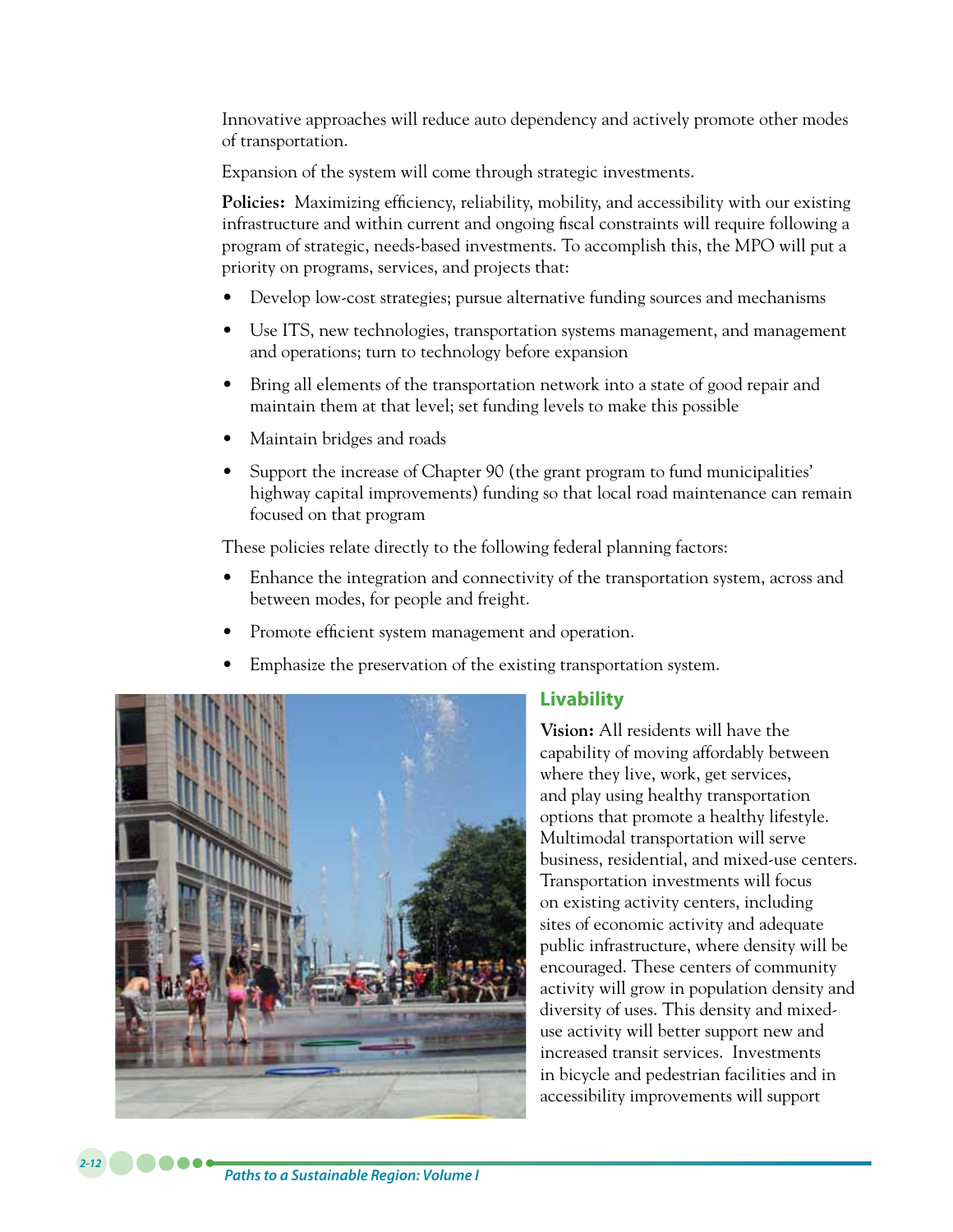healthy lifestyle choices and increase mobility for everyone, including people with disabilities. Community centers will thrive with the implementation of "complete streets" and context-sensitive design principles; urban design changes in community centers will create more human-scale and aesthetically pleasing community environments. The design of the transportation network will protect cultural, historical, and scenic resources, community cohesiveness, and quality of life.

The transportation network will play its part as a foundation for economic vitality. Energy use will be managed efficiently and alternative energy sources used.

**Policies:** To make livability a hallmark of communities in the MPO region and to achieve mobility, foster sustainable communities, and expand economic opportunities and prosperity, the MPO will put a priority on programs, services, and projects that:

- Are consistent with MetroFuture land use planning; this means supporting transportation projects serving: already-developed locations of residential or commercial/industrial activity; locations with adequate sewer and water infrastructure; areas identified for economic development by state, regional, and local planning; and areas with a relatively high density of development
- Support health-promoting transportation options, such as bicycle and pedestrian modes, and activities that reduce singleoccupant-vehicle use and overall vehiclemiles traveled
- Expand, and close gaps in, the bicycle and pedestrian network; promote a "complete streets" philosophy
- Support transportation design and reasonably priced enhancements that protect community cohesiveness, identity, and quality of life

These policies relate directly to the following federal planning factors:

Support the economic vitality of the metropolitan area, especially enabling global competitiveness, productivity, and efficiency.



- Increase accessibility and mobility of people and freight.
- Protect and enhance the environment, promote energy conservation, improve the quality of life, and promote consistency between transportation improvements and state and local planned growth and economic development patterns.
- Enhance the integration and connectivity of the transportation system, across and between modes, for people and freight.

*MPO's Visions and Policies*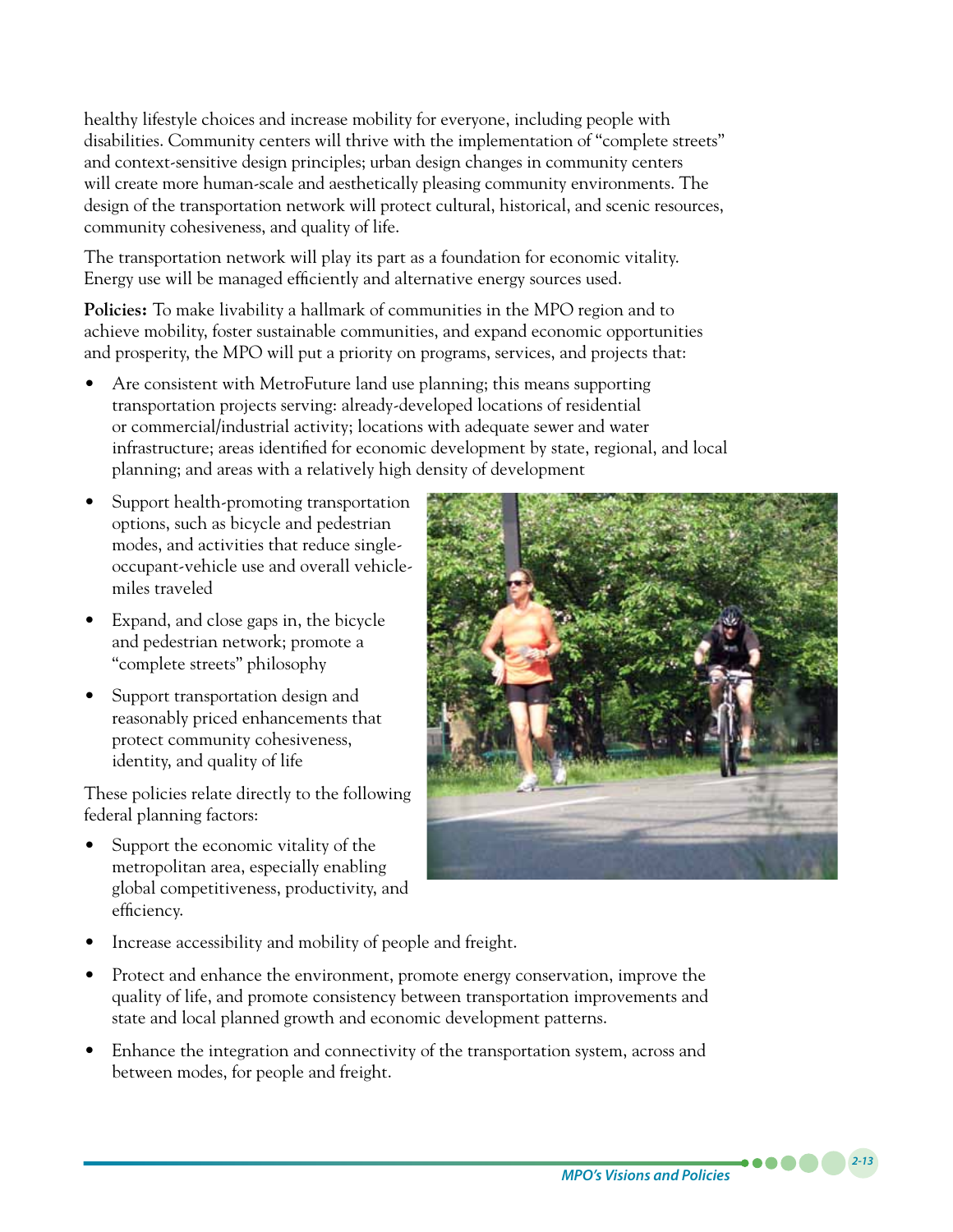

## **Mobility**

**Vision:** People in most areas of all corridors in the region will have access to transportation to jobs, education and training, health services, and social and recreational opportunities. This includes persons with disabilities, the elderly, youth, minorities, and persons with low incomes or with limited English proficiency. More communities will have more transportation options, both motorized and nonmotorized. The transportation infrastructure will accommodate freight and commercial

activity as well as passenger needs. Freight will be moved efficiently by all freight modes.

The transportation system and services will be reliable. Delays, congestion, and travel time will be reduced. Transit ridership and use of sustainable options will be increased. The system will meet people's needs; funding decisions will be guided by attention to customer service. Existing transit, bicycle, and pedestrian facilities will be linked in a network.

**Policies:** To improve mobility for people and freight, the MPO will put a priority on programs, services, and projects that:

- Strengthen existing and create new connections within and between modes
- Improve access to transit by all persons and the accessibility of transit for persons with disabilities
- Improve the frequency, span, and reliability of transit services
- Expand the transit, bicycle, and pedestrian networks while focusing bicycle investments (lanes and paths) on moving people between activity centers and linking with transit
- Integrate payment methods for fares and parking across modes
- Support transportation demand management, Transportation Management Associations, shuttles, and carpooling
- Address capacity constraints and bottlenecks in the existing roadway system using low-cost approaches (transportation system management strategies, management and operations strategies, ITS, and new technologies) before expansion

These policies relate directly to the following federal planning factors:

- Support the economic vitality of the metropolitan area, especially by enabling global competitiveness, productivity, and efficiency.
- Increase accessibility and mobility of people and freight.
- Enhance the integration and connectivity of the transportation system, across and between modes, for people and freight.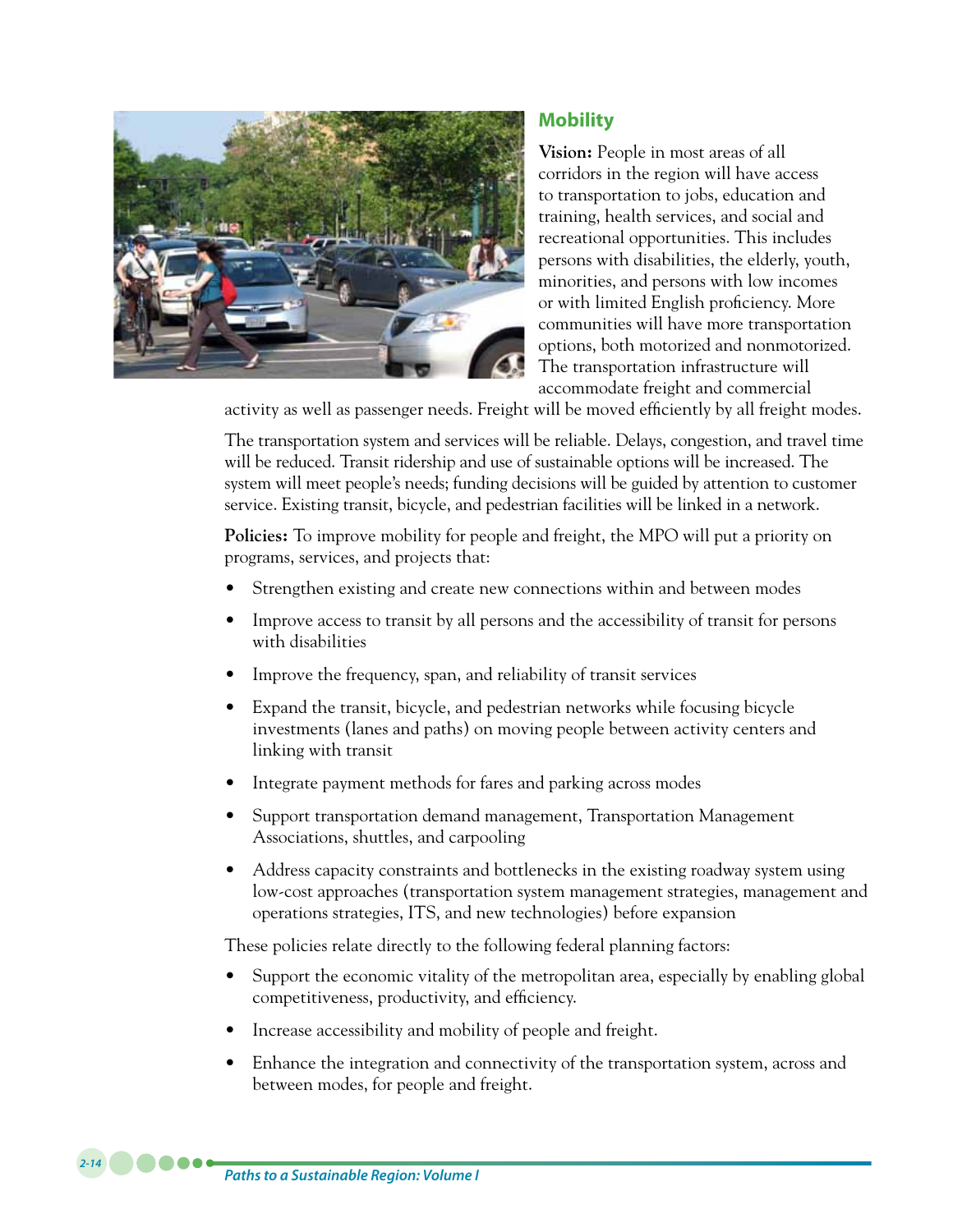Promote efficient system management and operation.

#### **Environment**

**Vision:** Human and environmental health will be considered in transportation decision

making. With transportation investments targeted to areas of existing development, many greenfields will be preserved, many brownfields will be restored and reused, and water and sewer infrastructure and other utilities will be more cost-effectively maintained. Air quality will be improved as the full range of regulated vehicle emissions (carbon monoxide, nitrogen oxides, volatile organic compounds, and particulates) and carbon dioxide are reduced to required and/or targeted levels. The transportation project design process will avoid or minimize negative impacts to wetlands, soil, water, and other environmental resources. Context-sensitive design principles will be implemented to protect communities' cultural, historical, and scenic resources, community cohesiveness, quality of life, and aesthetic environments.



**Policies:** To protect the environment and minimize impacts from transportation, the MPO will put a priority on programs, services, and projects that:

- Improve transportation in areas of existing development, which will reduce pressure to develop greenfields and possibly support development that will clean up brownfields for productive use
- Promote energy conservation, fleet management and modernization, and highoccupancy travel options to reduce fuel consumption and emissions of pollutants
- Protect community character and cultural resources
- Protect natural resources by planning early to avoid or mitigate impacts on stormwater or groundwater and on other resources
- Protect public health by reducing air pollutants, including fine particulates; avoid funding projects that increase exposure of at-risk populations to ultrafine particulates
- Lower lifecycle costs from construction to operation
- Increase mode share for transit and nonmotorized modes
- Promote energy conservation and use of alternative energy sources
- Promote a context-sensitive design philosophy, consistent with the MassDOT Highway Division design guidelines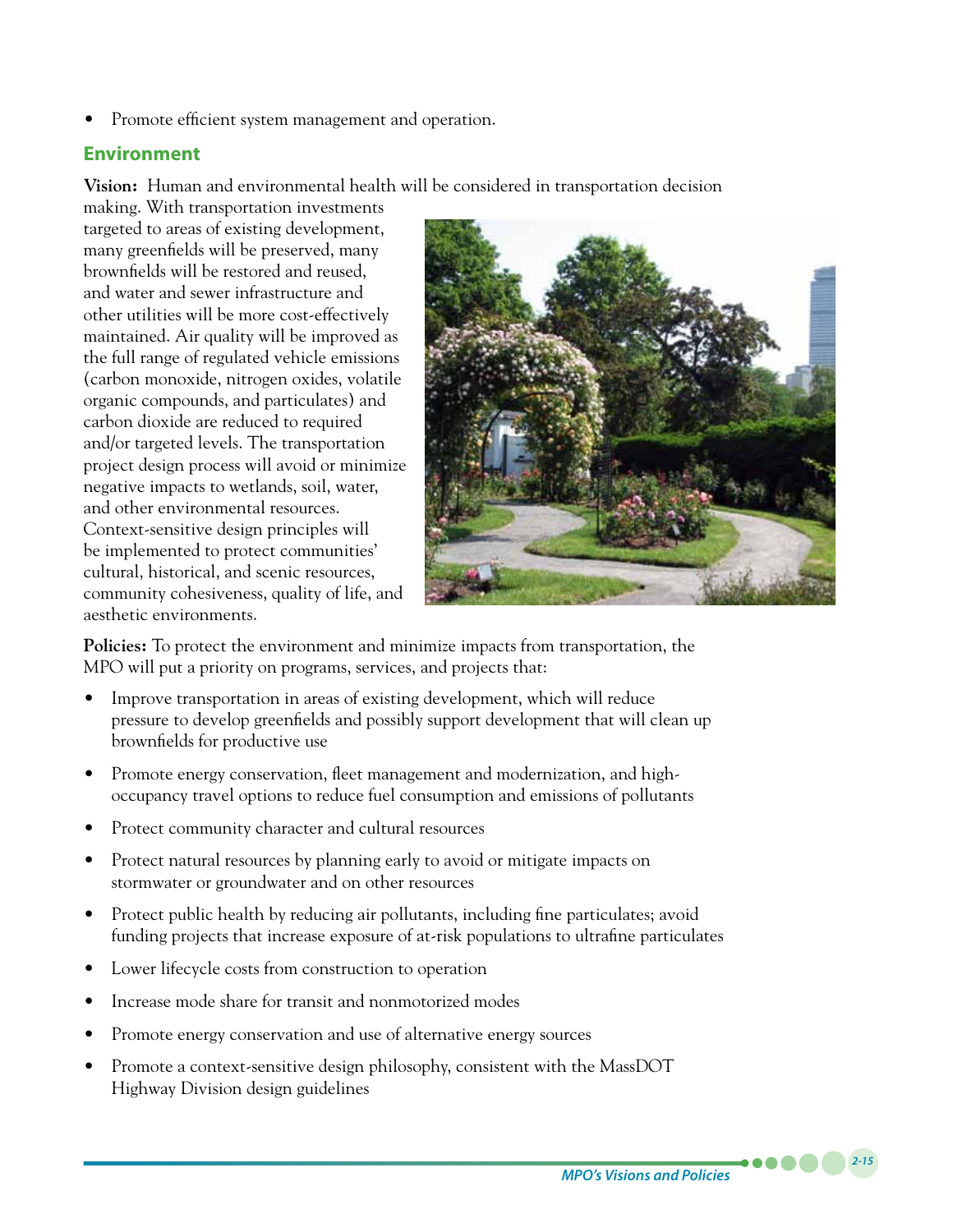Transportation agencies will work with environmental and cultural resource agencies to achieve these ends.

These policies relate directly to the following federal planning factor:

Protect and enhance the environment, promote energy conservation, improve the quality of life, and promote consistency between transportation improvements and state and local planned growth and economic development patterns.



## **Transportation Equity**

**Vision:** Low-income and minority residents, as well as the elderly, youth, and persons for whom English is a second language (ESL populations), will enjoy, on a level equitable with others, mobility and access to affordable transportation options that connect them with jobs, educational institutions, and services. Environmental burdens from transportation facilities and services (existing and future) will be minimized for these persons; low-income and minority persons will not be inequitably burdened. Expansion projects will address regional needs.

**Policies:** To provide for the equitable sharing of the benefits and burdens of transportation investments among all residents of the region,

the MPO will put a priority on programs, services, and projects that:

- Continue outreach to low-income and minority residents and expand data collection and analysis that include the elderly, youth, and ESL populations in order to identify these residents' transportation needs
- Continue to monitor system performance
- Address identified transportation equity issues and needs related to service and to removing or minimizing burdens (air pollution, unsafe conditions, community impacts)
- Track implementing agencies' actions responding to transportation needs identified in MPO outreach and analysis related to transportation equity; encourage action to address needs
- Strengthen avenues for involvement of low-income and minority persons in decision making
- Reduce trip times for low-income and minority neighborhood residents and increase transit service capacity
- Give priority to heavily used transit services over new, yet-to-be-proven services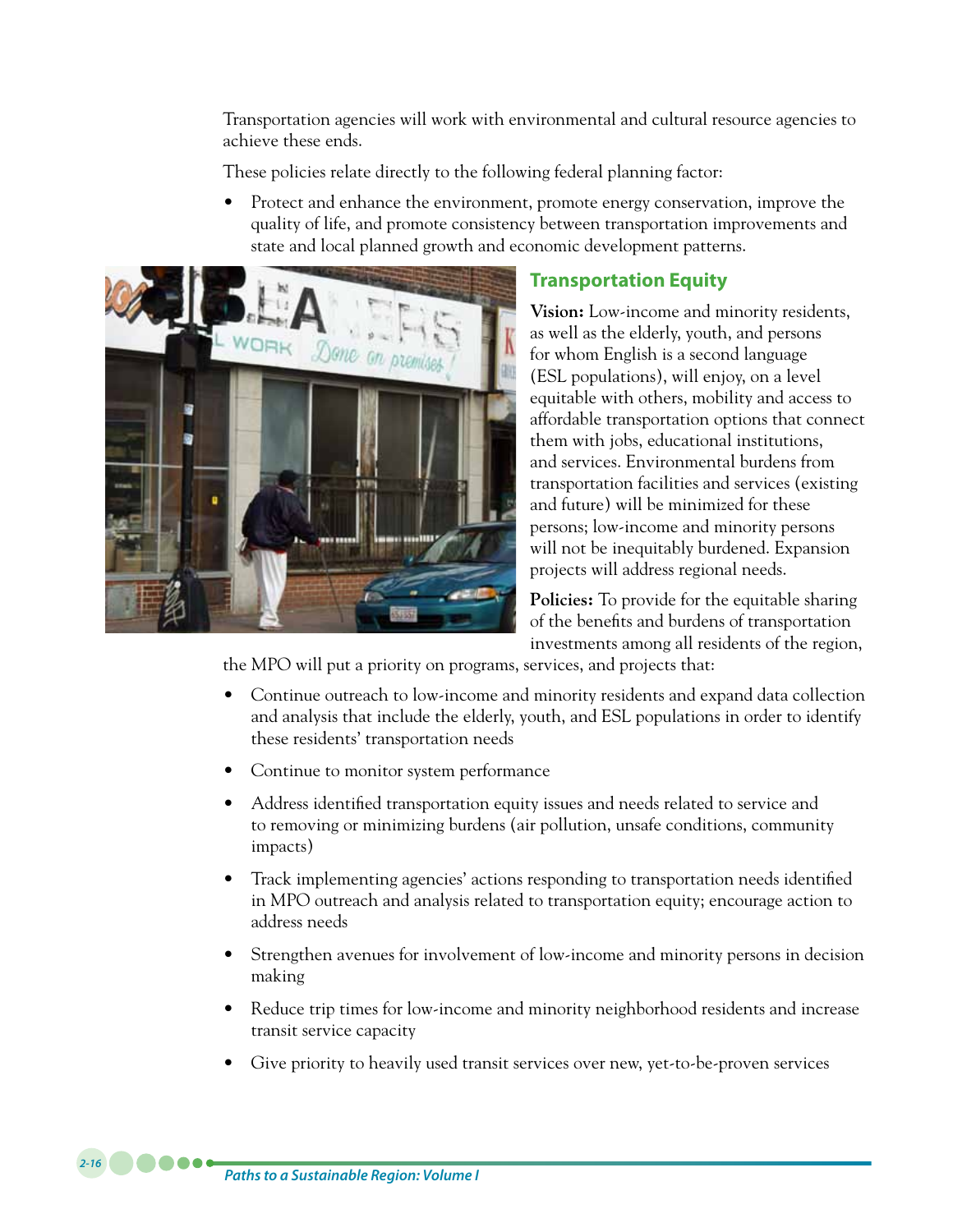These policies relate directly to the following federal planning factors:

- Support the economic vitality of the metropolitan area, especially by enabling global competitiveness, productivity, and efficiency.
- Increase accessibility and mobility of people and freight.
- Enhance the integration and connectivity of the transportation system, across and between modes, for people and freight.

## **Climate Change**

**Vision:** The production of greenhouse gas (GHG) emissions by the transportation sector in this region will be reduced to levels that contribute appropriately to the statewide targets set by the Massachusetts Global Warming Solutions Act. The MPO region will have joined with other entities in Massachusetts and the Northeast to slow and perhaps prevent the onset of serious climate change effects. The MPO, in consultation and cooperation with state and federal agencies planning action on GHG reduction, will have adopted GHG reduction goals and taken the steps necessary to meet them. Critical elements of the region's transportation infrastructure that may be vulnerable to the impacts of climate change will have been identified and protected.

**Policies:** To meet the targets for reducing GHG emissions, the MPO will put a priority on programs, services, and projects that:

- Implement action to meet defined targets for reducing vehicle-miles traveled (VMT); tie transportation funding to VMT reduction
- Support stronger land use and smart growth strategies
- Increase transit, bicycle, and pedestrian options
- Invest in adaptations that protect critical infrastructure from effects resulting from climate change
- Encourage strategies that utilize transportation demand management
- Promote fleet management and modernization, idling reduction, and alternative fuel use
- Contribute to reduced energy use in the region; energy use will be part of the environmental impact analysis of all projects



These policies relate directly to the following federal planning factor:

Protect and enhance the environment, promote energy conservation, improve the quality of life, and promote consistency between transportation improvements and state and local planned growth and economic development patterns.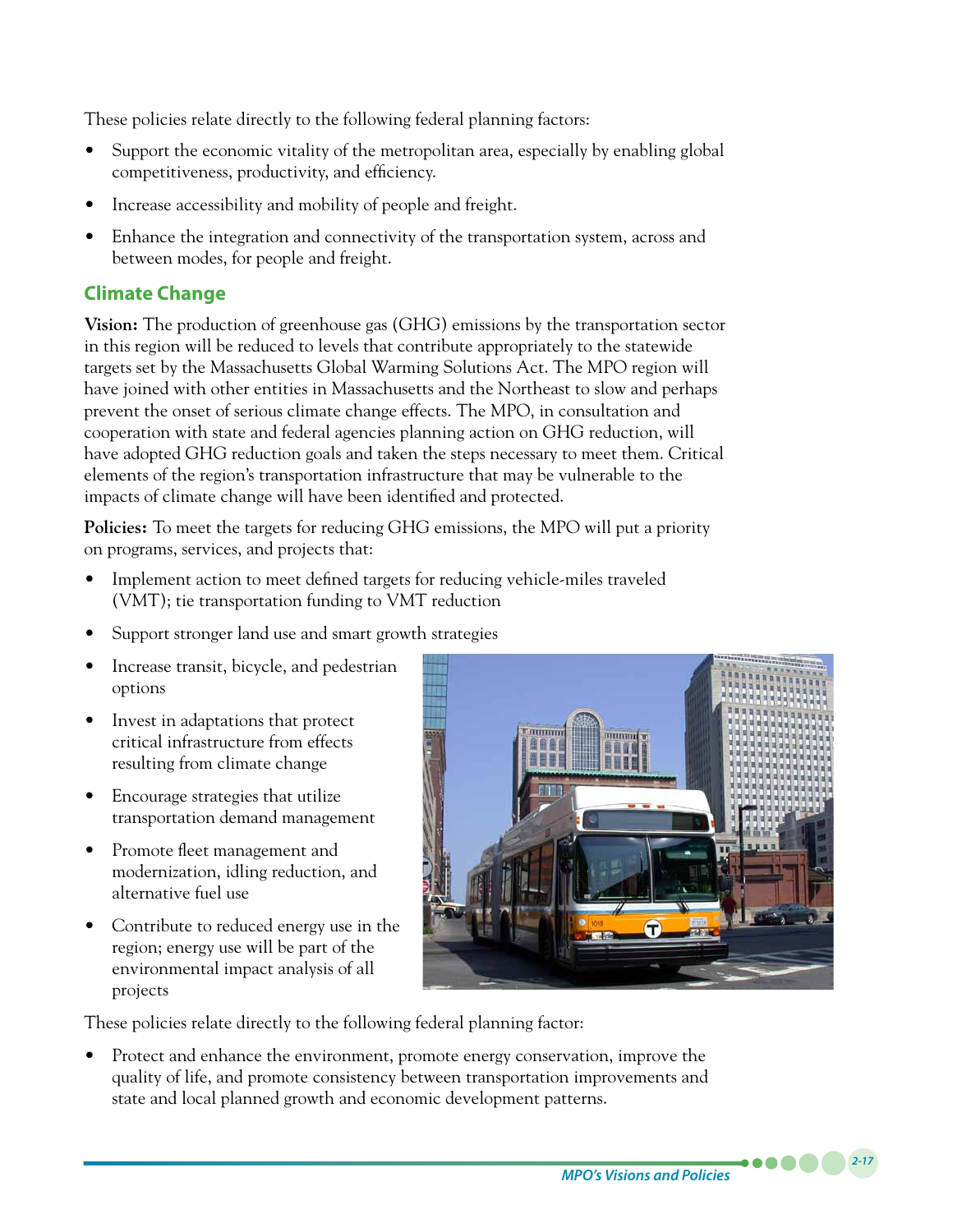

## **Safety and Security**

**Vision:** All modes of the transportation network, passenger and freight, will provide transportation that is safe, personally and operationally, to the maximum feasible degree. The number and severity of crashes will have been reduced. State-of-the practice ITS measures and surveillance communication systems will have been deployed on the transit system to minimize vulnerability to security breaches. Transit malfunctions will have been reduced.

Steps will have been taken to protect the viability of transportation infrastructure critical to emergency response and evacuations necessitated by natural hazards and man-made threats.

**Policies:** To provide for maximum transportation safety and to support security in the region, the MPO will put a priority on programs, services, and projects that:

- Implement actions stemming from all-hazards planning
- Maintain the transportation system in a state of good repair
- Use state-of-the-practice safety elements; address roadway safety deficiencies (after safety audits) in order to reduce crashes; and address transit safety (this will include following federal mandates)
- Support incident management programs and ITS
- Protect critical transportation infrastructure from both natural hazards and human threats; address transit security vulnerabilities; upgrade key transportation infrastructure to a "hardened" design standard
- Improve safety for pedestrians and cyclists; ensure that safety provisions are incorporated into shared-use corridors
- Reduce the severity of crashes, especially via measures that improve safety for all
- Promote safety through supporting the reduction of base speed limits (in municipalities) to 25 miles per hour and through education about and enforcement of rules of the road, for all modes that use the roadways
- Improve the transportation infrastructure to better support emergency response and evacuations

All-hazards planning will continue, with MPO participation, and the MPO will take appropriate action on the recommendations of that work.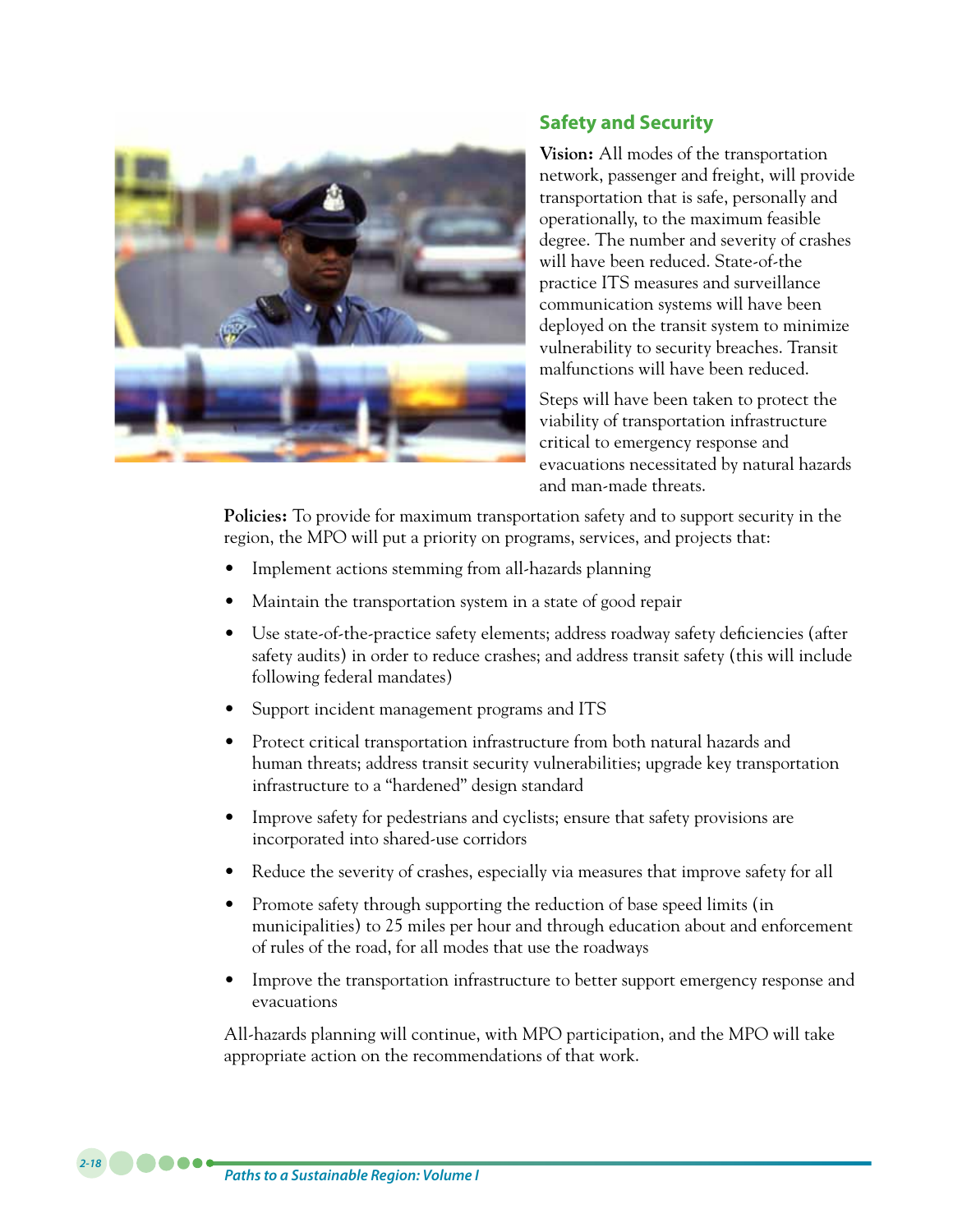These policies relate directly to the following federal planning factors:

- Increase the safety of the transportation system for all motorized and nonmotorized users.
- Increase the ability of the transportation system to support homeland security and to safeguard the personal security of all motorized and nonmotorized users.

# NEXT STEPS: OBJECTIVES AND PERFORMANCE MEASURES

Guided by its visions and policies, and by the needs identified in the region, the MPO will begin developing objectives for the roadway and transit components of the region's transportation system. The Congestion Management Process and other studies and data will be used to identify transportation needs for the roadway system, which also serves the bus transit, bicycle, and pedestrian modes. These needs and other technical knowledge will be used for the identification of objectives and performance measures for the region's roadways and bicycle and pedestrian system. Input for transit needs will come from the MBTA's December 2009 Program for Mass Transportation and the Authority's ongoing program of monitoring its performance. This ongoing program is based on the MBTA Service Delivery Policy, which establishes transit service objectives and standards. The MPO transit objectives and performance measures will be derived from all of these MBTA sources.

# USE OF THE VISIONS AND POLICIES IN DECISION MAKING

The visions and policies, in addition to having guided the selection of the projects and programs in this LRTP, will be integrated into the MPO's ongoing planning process, providing direction for MPO strategies and work, including technical support, studies, programs, and other improvements. Because the MPO adopted the visions and policies early in the LRTP-development process, it began applying them to its work even before this LRTP was completed. The LRTP begins the discussion of objectives and of the performance measures that will be used to track progress toward them.

 The MPO is using the visions and policies to guide two of its other key planning documents. It has applied them in updating its Transportation Improvement Program (TIP) project evaluation criteria for use in the development of the FFYs 2012–15 TIP and subsequent TIPs. The visions and policies are guiding development of the annual Unified Planning Work Program (UPWP), as well, which lists the studies and programs that the MPO undertakes.

Current programs in operation at the MPO that advance the visions are:

- Transportation Equity Program, which gathers information on the transportation needs of low-income, minority, elderly, ESL, youth and elderly persons
- Coordinated Human Services Transportation planning, which identifies needs for transportation supporting human services
- Bicycle and pedestrian planning, which includes conducting bike counts and other studies and providing technical assistance to municipalities and organizations seeking to improve these facilities

*2-19*

. . . .